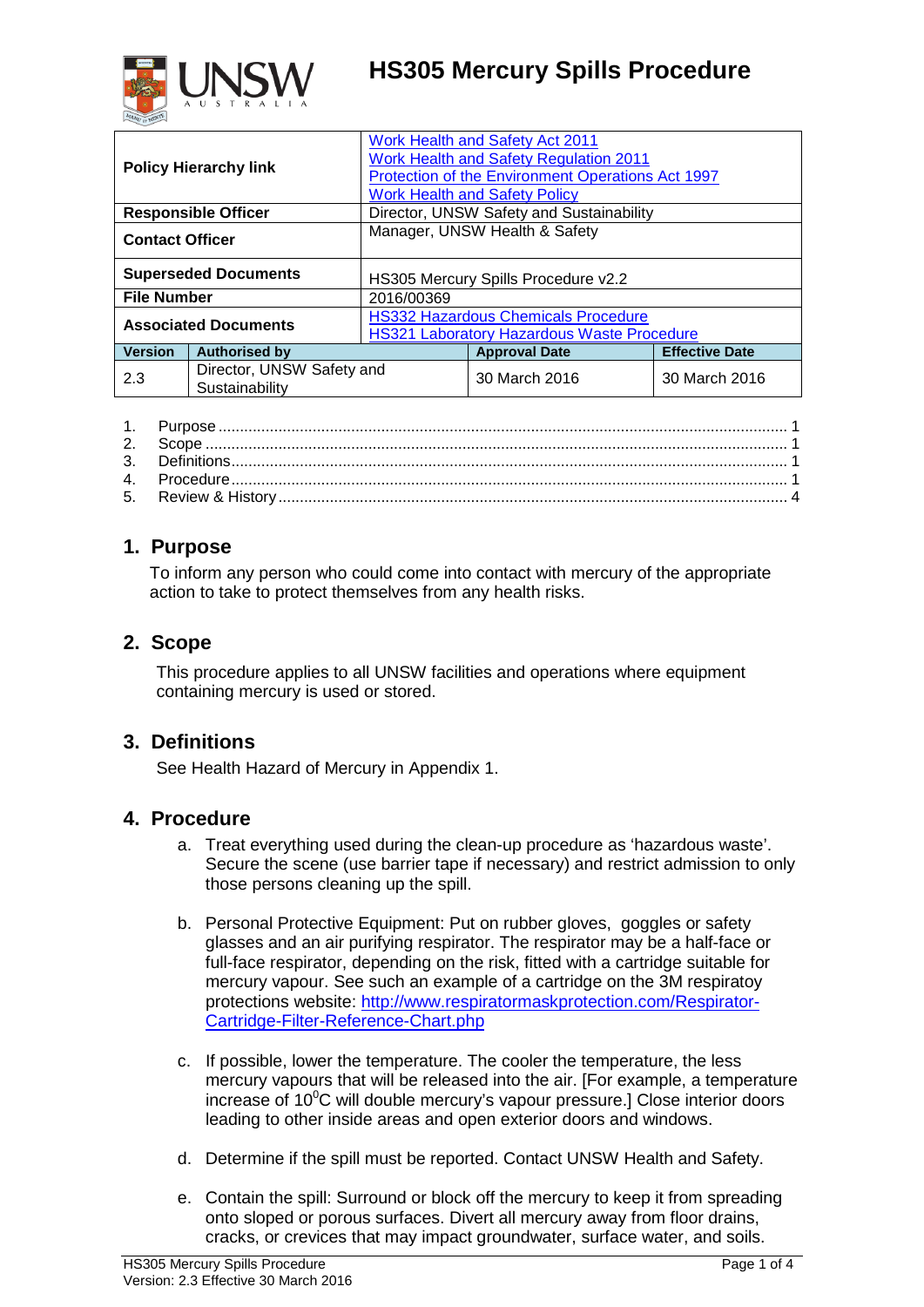- f. Ventilate the room to the outdoors. Use fans to force air circulation for a minimum of one hour after clean up. In an office building, increase the air exchange rate for two days. The danger of mercury exposure is greatest in small, confined, poorly ventilated areas. Avoid breathing any dust, vapors, mist, or gas. Avoid contact with eyes, skin, and clothing.
- g. Never use a domestic vacuum cleaner to clean up mercury. These devices are not adequately filtered and will spread mercury vapours.
- h. Assemble clean up supplies or obtain a mercury spill kit. Mercury spill kits are commercially available and convenient, but not absolutely necessary to clean up a small mercury spill. The following are some common articles that could be used to construct an in-house mercury cleanup kit:
	- pastuer pipette/eye dropper/ syringe without needle
	- eye protection
	- rubber gloves
	- respirator (half face or full face) with Mercury cartridge
	- flashlight
	- paper towel
	- plastic container with lid/ plastic bags with zipper seal
	- tray or box
	- rubber squeegee
	- plastic dust pan
	- adhesive strips
	- powdered sulfur \*1
	- powdered zinc \*2

\*1- helps see the mercury by turning from yellow to brown and forms mercuric sulfide. Dusting the area with this powder also reduces mercury vapours.

\*2- bonds with mercury and therefore stops it entering the more dangerous vapour phase . Note: Used items are to be double-bagged and disposed of in accordance the UNSW Laboratory Hazardous Waste Disposal Procedure.

- j. Personal Protective Equipment: Put on rubber gloves, goggles or safety glasses and appropriate respirator.
- k. Pick up all visible mercury droplets: Inspect the spill zone with a bright light to help illuminate any hidden droplets. Clean up any metallic beads of mercury by using a plastic squeegee or index card and plastic dust pan. With the index or plastic card, sweep the mercury toward the centre of the spilled area away from any carpet, fabric, or porous surfaces. Carefully combine and consolidate the mercury droplets. Next, slide droplets onto a sheet of rigid paper like an index card.
- l. Never use a broom on a mercury spill because it will only scatter the mercury droplets, making them harder to find and pick up.
- m. Next, gently transfer mercury into an unbreakable plastic container with a locking or air tight lid. If necessary, suction off the droplets using an eye dropper or syringe. Adhesive tape strips may also be used to clean up any tiny remaining mercury droplets. Place the plastic container inside a second plastic container to provide additional containment protection. Tighten each lid securely so that liquid and vapours will be contained.
- n. Place the mercury waste container(s) into a zip-top plastic bag: This should ensure that in the event of any leakage, all mercury will be safely contained within the packaging. Label the package "Elemental Mercury Waste, [Hazardous]," and store in a secure place.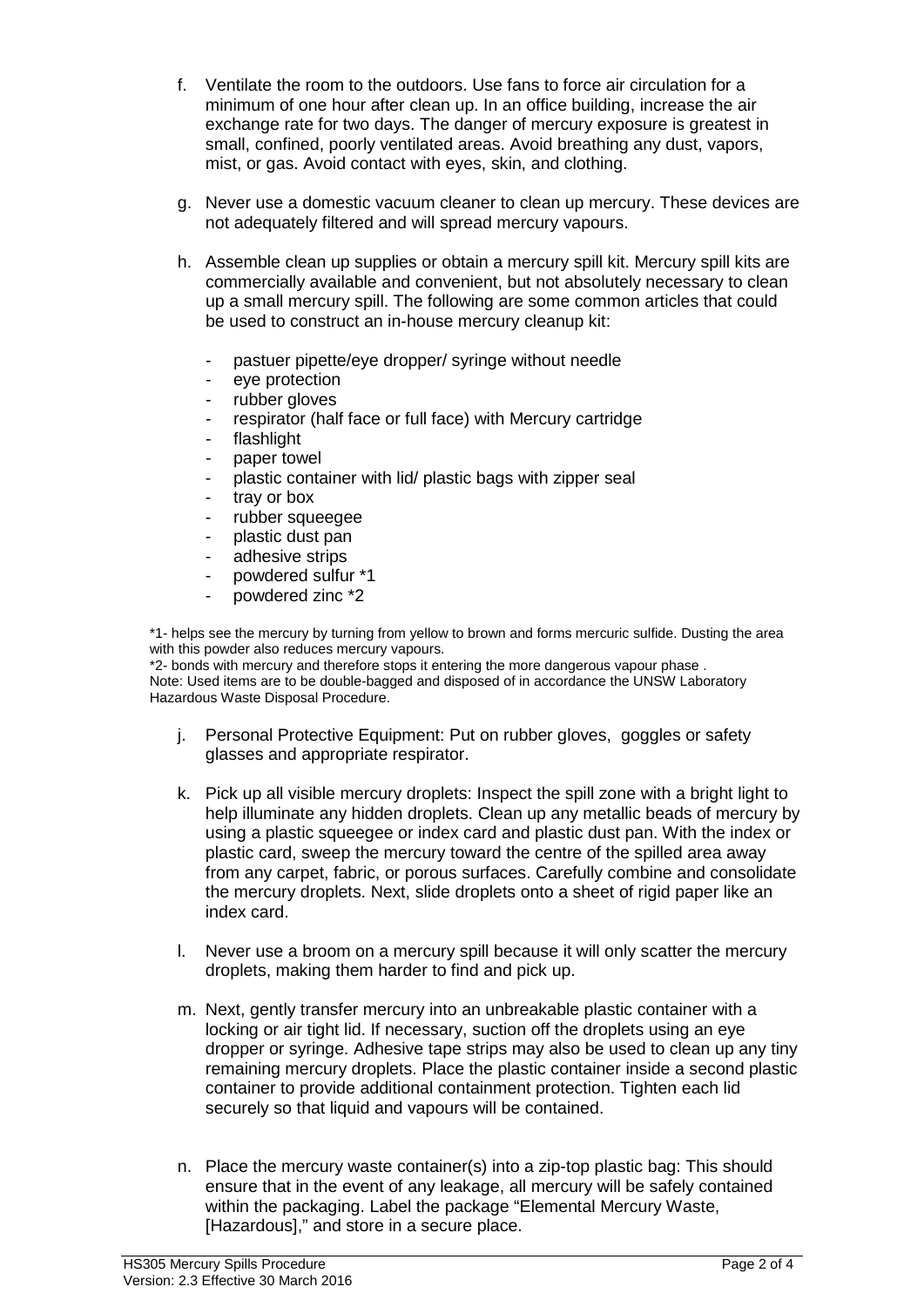- o. Never pour liquid mercury or mercury compounds down the drain. Since mercury is heavier than water, it will accumulate in the S-trap of your drain and may continue to emit harmful vapors. It is also an environmental pollutant.
- p. Remove and dispose of contaminated articles that have directly contacted mercury**.** Double or triple wrap these remnants in plastic rubbish bags and contact HS UNIT for proper disposal. Special precautions should be taken if mercury was spilled in a high traffic area or a confined area.
- q. Sprinkle fine powder sulfur or zinc on the spill site to bind any remaining mercury. This may be supplied in mercury spill kits as mercury vapour absorbent or purchased separately from chemical suppliers. Apply over hardto-reach areas such as cracks and crevices to minimise the release of mercury vapours. In instances where furniture has been exposed to mercury, wash fabric thoroughly and allow all items to air out completely. Mercury may lodge in porous areas like carpet backing or cracks and crevices. Consideration should be given to replacing affected carpet.
- r. Check carefully for missed mercury: To aid in detection, a high intensity lamp may be used to better illuminate the spill area. The presence of scattered mercury droplets may also be detected by a sodium sulfide solution, which can be obtained from most chemical suppliers. This solution may also be sprayed on an affected person (but not the eyes, mucous membranes, or the mouth). Any mercury present will show up as dark, reddish brown stains. Residual mercury may then be uplifted by wiping the area with a vinegar-soaked swab, followed by a peroxide wipe.
- s. Set aside everything you think might be contaminated with mercury: Package materials securely and label as "Elemental Mercury: Hazardous Waste." Contact UNSW Health and Safety to arrange for disposal.
- t. Do not place mercury-contaminated substances in the rubbish bin.
- u. Monitor spill zone for mercury vapors: Even if the impacted area appears clean, there may still be hidden residual quantities of mercury present that emit vapours. For larger-sized spills, it may be necessary to test mercury vapour levels in the immediate area. (Contact UNSW Health and Safety who can try and source a Mercury detector from other schools/centres or alternatively to source appropriate occupational hygienists) If mercury is detected, re-clean the impacted area using previously mentioned procedures and repeat testing until levels fall to within safe parameters.
- v. Wash hands exposed to mercury using an alkaline soap.
- w. Continue ventilation to completely air out the spill zone with outside air for a minimum of two days, preferably longer.
- x. Replace broken device with a 'mercury-free' alternative**.**